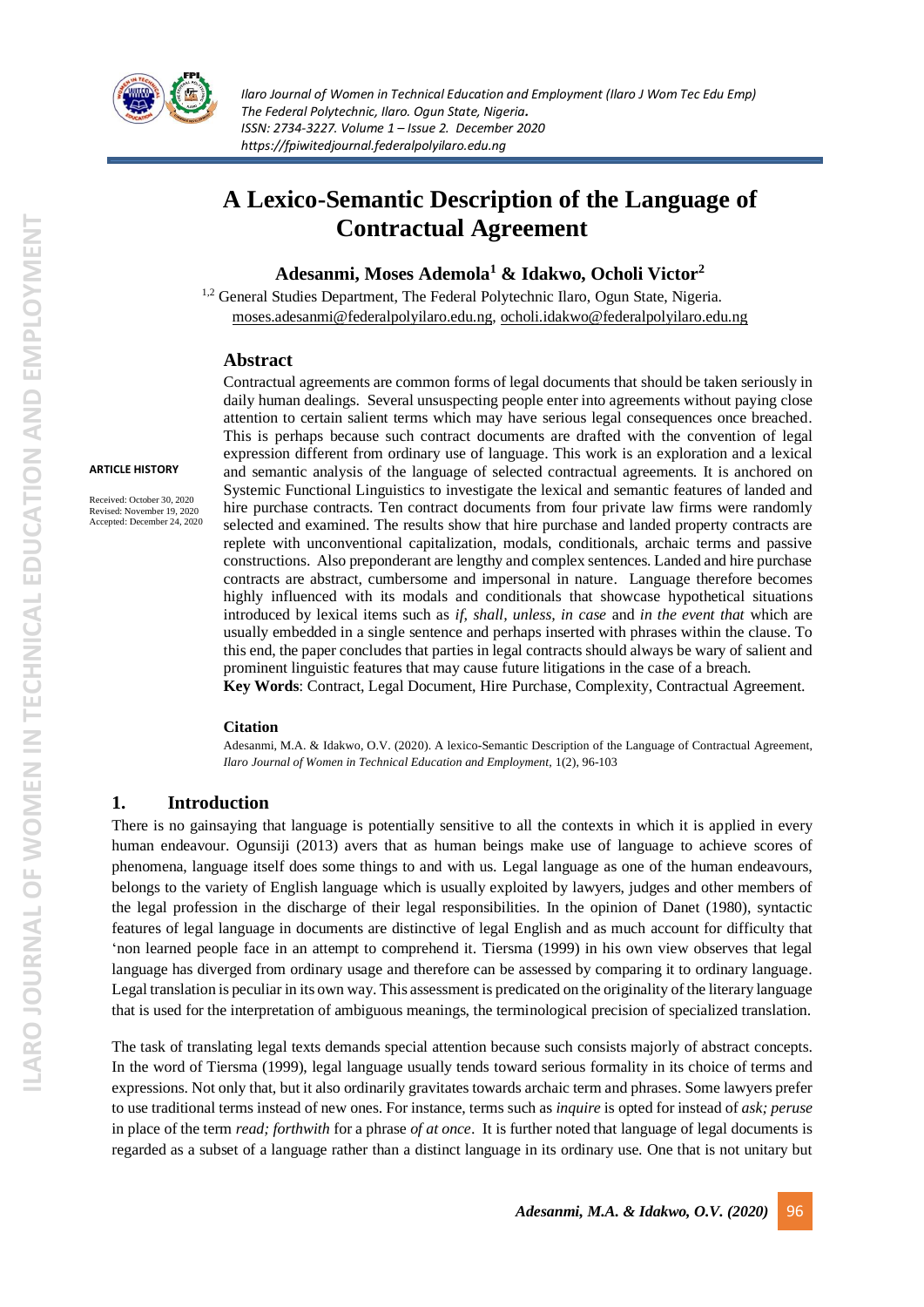

diverse and fluid determined by different cultural contexts. However, his guiding premise is that the sublanguage of legal discourse diverges from ordinary English in far more ways than the technical languages of most other professions.

Till date, legal language remains one of the very few languages combining between originality and creativity. In most cases, it occurs with such words that emanate from language such as archaic legal terms. There could be cogent reasons behind lawyers' preference for the use of such language. Foremost of the reasons might be for the purpose of adding some tenor of professionalism or giving an impression of formality. Examples of such expressions are reflected in the choice of archaic adverbs like *herein, hereto, thereon, hereinafter, and therein*. The terms give the document its necessary formal tone. It has also been noted that language of legal document is not only complex, but is unemotive, uninteresting and non-spontaneous in usage. They are words mixed together in legal terms to give new meaning. These characteristics make the interpretation of the document to be cumbersome for the 'non-learned' and the subsequent litigations arising from the misinterpretation of the language. With the belief that general awareness of the power of language to liberate and also handcuff the users, this paper investigates the lexical-semantic features of landed and hire purchase contract papers highlighting some of their salient interpretations.

This research work is predicated on the Systemic Functional Linguistics (SFL) Model popularised from Halliday's Scale and Category grammar. Awonuga (1982: 3) asserts that the main thrust of the Systemic grammar hangs on the 'system'. Ayeomoni (2000) corroborates this assertion that SFL relies on a range of choices, a set of possibilities that arises at a specified place in the language. Moreover, Systemic Grammar provides that operational levels of a language are three: substance, form and situation. Substance constitutes the raw material of language that could be phonic when it is speech and graphic when it is writing. The form is both of lexis and grammar. While lexis caters for the kind of pattern that operates between individual linguistic item and grammar. As a matter of fact, this aspect actually triggers the choice of this theory anyway. In furtherance to that, Systemic grammar also gives recognition to five different grammatical units in an attempt to account for the pattern of language. These are: morpheme, word, group, clause and sentence. The smallest of the units remains the morpheme while the sentence is ranked the highest in the taxonomy. Bye and large, the relevant and appropriate aspects of Systemic Grammar are exploited for this study.

It is herculean if not impossible in a paper of this kind to investigate all the available aspects of contractual agreement. Hence, this work has been restricted to only the review of some contract documents on hire purchase and landed property. Within the scope of this study, ten contract papers were selected with five in each aspect as noted earlier for critical examination.

# **2. Review of Related Works**

A large number of Scholars have come up with the notion that legal English is usually embedded with peculiar language forms that are the same with that of laymen. According to Trebits (2009), legal language in its own merits differs from other common-core English varieties. In the research work, twelve bilateral legal agreements and contracts signed during the years 1962-1993 were analysed. In addition to other grammatical units, she studied two major areas of nominal group: the noun phrase complexity and type of modification. The work mainly concludes that the use of complex noun phrases, high frequency of relative clauses and prepositional relative clauses as post-nominal modifiers of the finite in legal texts are the preponderant differences.

Gbenga (2010) in *The Structure of Courtroom Conversations* opinesthat language of courtroom discourse is laced with relevance and precision in the use of language. Ofuokwu (2010) studies the language of lawmaking in the National Assembly. In his findings, he maintains that the language of legal writing is difficult as most of his respondents were not able to read and interpret legal concepts.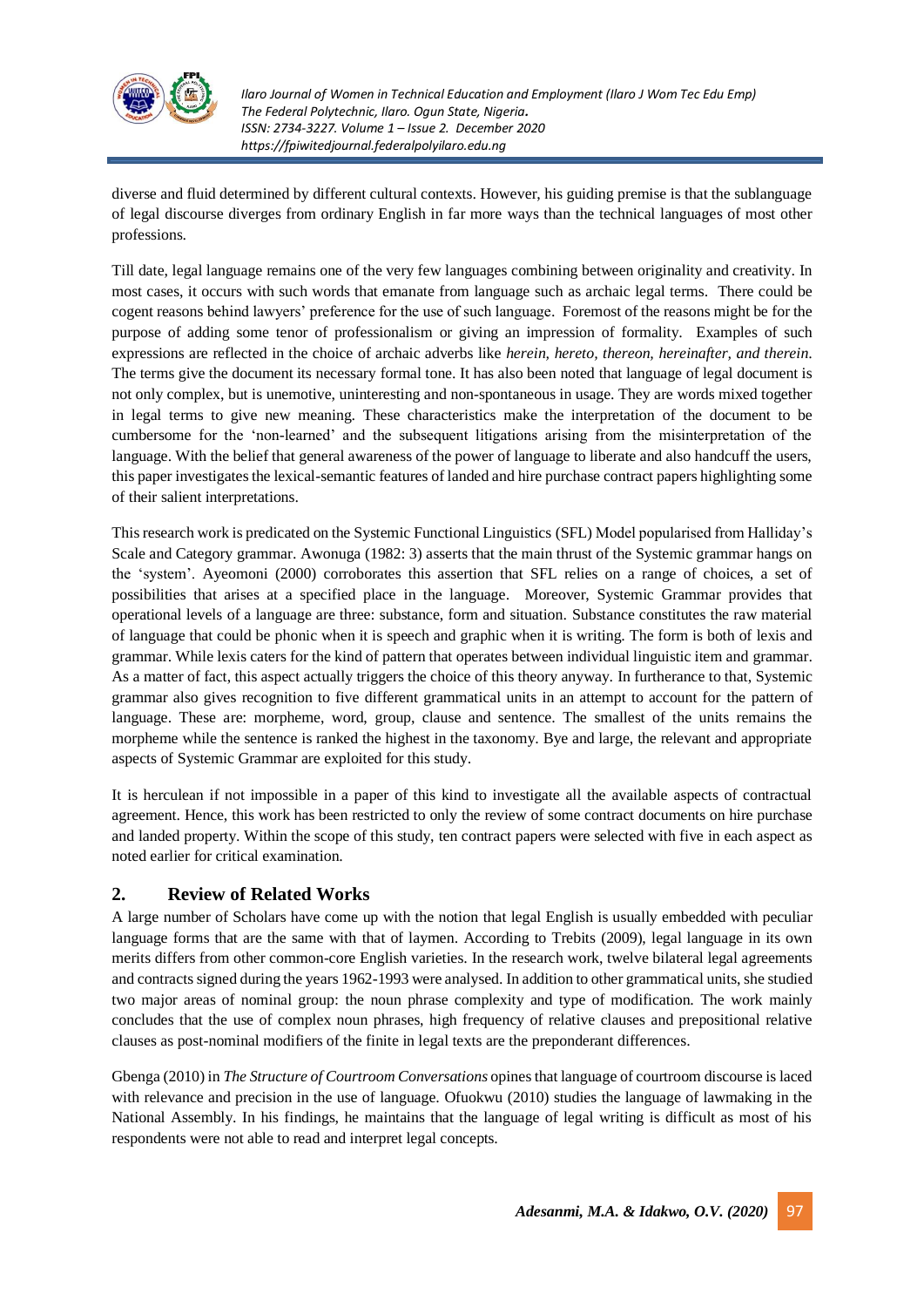

Legal English is peculiar with its peculiar use of adverbial elements as coordinating elements. It is worth noting that it is highly nominal in nature; the insertion of pre-modifying elements is restrained; verbal groups used in it are notable for the high proportion of non-finites. Long sentence, repetition of lexical items, complete major sentences, and complex sentences are other syntactic features that are common in a legal text.

The textual features of legal English are noted for fewer patterns of spacing (especially old legal English), fewer punctuation, clear logical sequence and initial capitalization. Danet (1980) claims that syntactic features of legal language in documents are distinctive of legal English and usually account for difficulty encountered by laymen in comprehending it. Ogunsiji and Olaosun (2009) carried out a Pragmatic Act studies in a particular Court-ruling. Using Pragmatic theoretical framework, the Speech Act Theory by Austin and Searle for their analytical tools, they reveal that the court-ruling discourse does not just compose of syntactically complex utterances, but also characterized by acts like assertive, declarative, directive and verdictive. They concluded that legal language can be best interpreted through the invocation of linguistic and pragmatic background of the participants in the discourse situation.

Awe and Fanokun (2018) examine the archaism elements as tools in legal contracts, adopting content analysis anchored on Systemic Functional Grammar. Their study conclude that archaisms should give way to modern words to serve lawyers' and non-lawyers' need. The present study however sets out to make parties in both landed and hire purchase contracts pay attention to salient lexical items that determine the strength of the legal documents. Though the study can pass for a general investigation into the language of legal document, its focus is on specific investigation of the lexico-semantic features of landed and hire purchase documents with a view to highlighting some of the nuances that are significant for meaning.

# **Some Linguistic Features of the Hire Purchase Agreements**

#### *Some Contractual Terms*

- a. ADR: an acronym that implies Alternative Dispute Resolution. A way through which disputes are resolved outside the court room. It typically entails series of negotiations, mediations and arbitrations between the parties in dispute.
- b. Boiler Plate: The kind of clausesthat generally feature at the end of a contract and meant to settle general matters pertaining to the contract such as choice of law, notice procedures, procedures of amendment, issues of interpretation and mechanism of dispute resolution.
- c. Choice of Law: This phrase provides that parties to a contract stipulate what rule of law isto be employed for the purpose of resolution in case a dispute arises. This is peculiar to international transactions.
- d. Condition Precedent: An event that, as matter of compulsion, must occur prior to the existence of a contract or contractual obligation.
- e. *Force Majeure*: This implies an act of God that can always prevent one party in a contract from executing the duties owing under contract. Such acts include war, riot, earthquakes, flood, strikes and other overwhelming circumstances.
- f. Intellectual Property: Right recognised by law to an individual or organization relating to intellectual, industrial or artistic work. These include patents (inventions), designs (graphics), trademarks (names or marks used to identify goods) and copyrights (rights of authorship).
- g. Condition Subsequent: Any occurrence, event or act that terminates the duty of a party to perform or do his or her part in a contract.
- h. Recitals: In formal written contracts, these are clauses which state who the parties are, their interests and what makes them enter into the contract. This is usually called preamble. Recitals give background information about both the contract and the parties involved in it.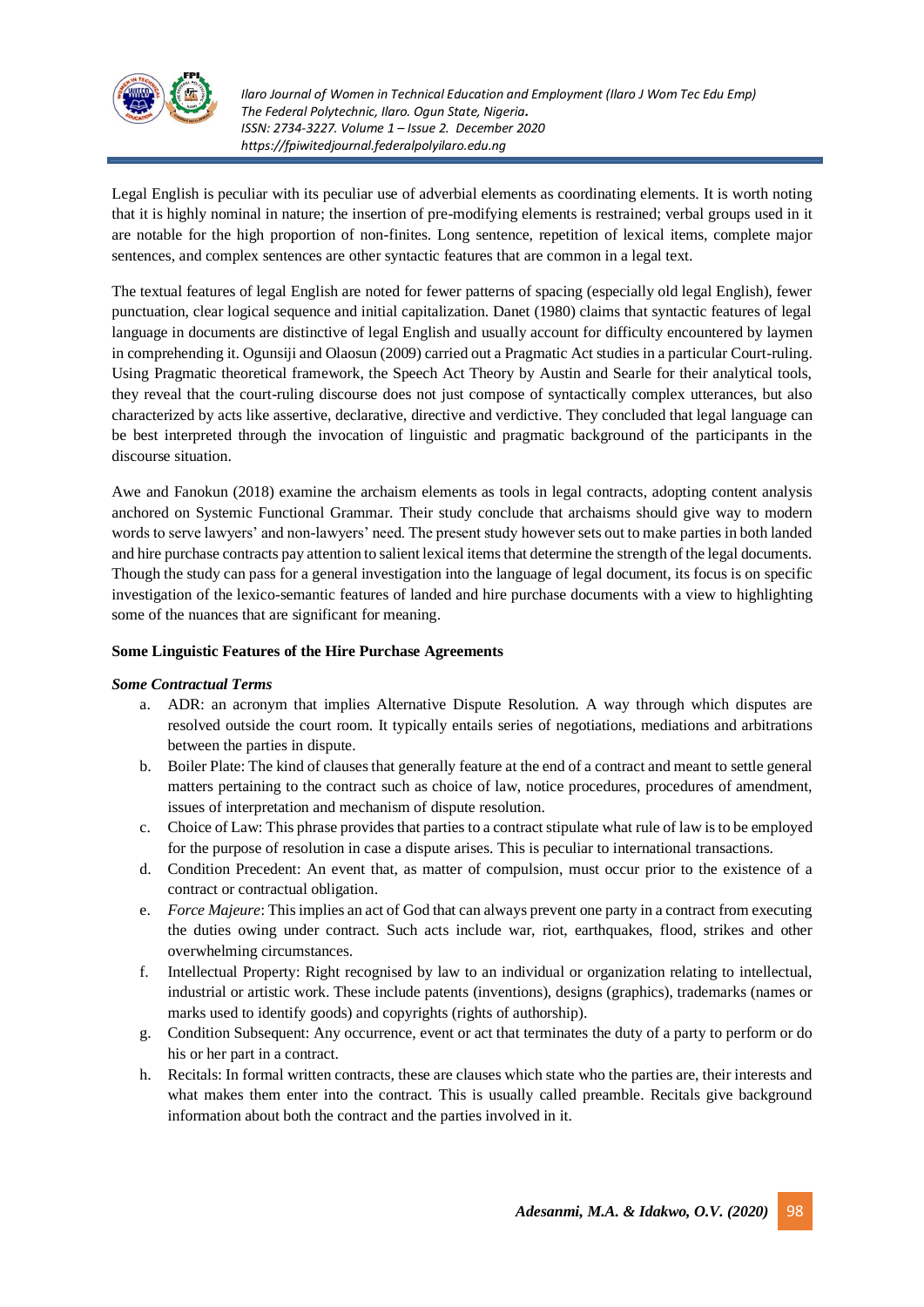

- i. Representations and Warranties: Parties in a contract are not under any obligation to state these explicitly. They are implied by law, and they are statements made by a party in a contract that has enforceable legal consequences. Hence, the parties in a contract must pay utmost attention to them to avoid any breach.
- j. Unconsciousability: A concept that shares its rule in Equity. It permits a court of law to refuse the enforcement of a contract considered to be particularly unfair.
- k. Assignment: This implies the transfer of rights or duties from one party in a contract to another. It could be only by agreement or by operation of law. Rights or duties can be transferred when someone dies or when a company is bankrupt.
- l. Rescission: A contractual condition whereby there is cancellation of contract through the simple mutual agreement of the parties just before the performance of the contractual duties.

# **3. Data Presentation and Discussion**

The data collected for this work were studied based on the lexico-semantic features of contractual agreement like cohesive ties, legal register, capitalization and archaic terms.

# **Cohesive Ties**

Language of landed property contracts as observed is laced with the use of modals. The notion of modality is linked to the use of modal verbs such as *can, could, will, would, shall, should, may, might* and *must*. They are modal auxiliary verbs that supply information about the duty of the main verbs that they govern. They are tenseless and thus, do not follow the subject-verb agreement. Also, they do not have infinitive to- before the following verb.

The modals perform at least two distinctively different functions. While the deontic function expresses the obligation and permission, the epistemic function expresses logical probability, possibility, certainty, ability, prediction and necessity. The moment a modal verb is used to affect a situation, it is deontic modality. It however becomes epistemic when the use of any modal verb affects the expression of the speaker's opinion about a statement. For instance:

- …the assignor which expression **shall** where the context so admits…
- …the assignee **shall** have quiet possession and personal peaceful…
- …the assignor **shall** indemnify the assignee for a plot of land…
- …that the assignee **may** suffer, incur or sustain consequent…

Using the modal auxiliary verb *shall* in the statements above is intrinsically deontic in function since it expresses obligation but in a way expressing that both the seller and the buyer of the plot of land in question are bound to discharge certain obligations towards each other. Whereas the assignee (buyer) is accorded the status of a proud landlord as agreed upon in writing, the assignor also has specific obligation to perform to the assignee in the case of any unfortunate occurrence. In addition, the last statement above also presentsthe use of modal *may* expressing the likelihood of what happens to the assignee with an express meaning of an obligation. These meanings present the idea that the modals *shall*, *should* and *may* as exploited in the statements above make reference to authority and judgment of the speaker but not to their knowledge or belief. The duo of assignee and the assignor therefore are expected to pay utmost attention to their obligations as conveyed in the language of the contractual papers. In the same vein, the modal *shall* is also a recurring feature in hire purchase documents as indicated in the following instances:

- …the guarantor which expression **shall** where the context so admits…
- ...On the 13<sup>th</sup> day of March 2018, shall pay the last...
- The purchaser **shall** make weekly payment of #10,000…
- ... Weekly payment **shall** be paid by the purchaser…
- …the seller which expression **shall** where the context…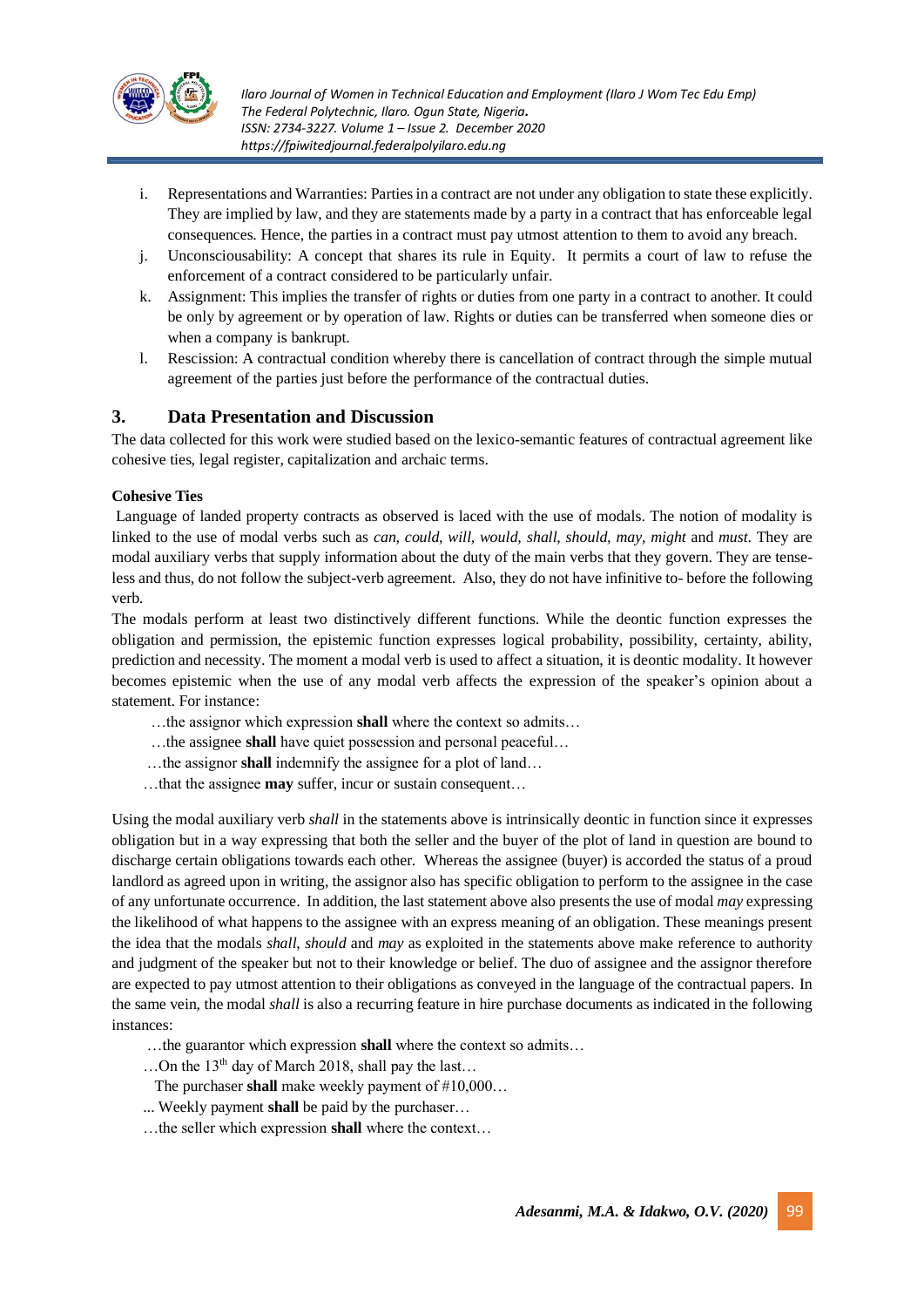

The presence of the modal verbs *shall* in the statements above facilitate the realization of deontic meanings on the sentences. It assigns compulsory roles to the parties in the contractual agreement. The premise of this obligation is expressed through the use of the modal *shall*. The purchaser especially is compelled to pay specific amount at a given constant time. It also specifically asserts a biding action on the part of the purchaser. Any attempt to deviate from the provisions of this mutual agreement is nothing but a breach of contract. The purchaser therefore has no liberty to default in the payment for whatsoever reason. In fact, if he defaults, the same modal verb *shall* is also exploited in categorically stating the legal consequences. Consider the statement below:

- …the guarantor *shall* pay the due sum to the seller.
- …the purchaser *shall* release the Tricycle in good faith…
- …the seller *shall* take back the Tricycle without refunding…

Furthermore, the modal *shall* express the duty of each party in a contract as exemplified in the statements above in case there is a breach of contract. The guarantor, who is the third party in the contract, is expressly made responsible for the default of the buyer who stands as the second party. This modal apart from apportioning duties to both the buyer and his guarantor also clearly states the right of the seller to retrieve the property in good condition in case the duo of the buyer and his guarantor fail to meet their obligations on time. The term of the contract is very unambiguous here as it states that the seller has legal rights to take as remedy in the case of breach. Hence, the use of the modals in legal papers of this caliber contributes greatly to the total interpretation of the language. It is also important since the modals encompass expressing permission, obligation and decision (deontic) and about possibility, necessity and prediction (epistemic). The use of modality in contracts papers relates to immediate communicative interaction between legal authority and the addressee. It generates special functions in relation to information about the function of the main verb it works with.

#### **Synonyms as Cohesive Tie**

One form of cohesive tie that is also prominent in the language of contract – both the landed property and hire purchase agreement – is the use of synonyms. Bello (2019) posits that "synonymy is context- dependent". This means that two words may have the same meaning in a particular context but not necessarily in all contexts. Legal practitioners are often wary of exploiting the use of synonyms. They therefore seek to understand every aspect that might be misrepresented or misinterpreted by the concerned parties. Consider the following extracts:

- … that if the purchaser **fails, neglects** or **refuses** to pay the balance…
- … the land is **lying being** and **situated at** …
- … to continue to enjoy **all rights, interest, rights herein…**
- … pay all governmental **levies, charges** and **taxes**…
- … permit the landlord his **attorneys, agents** or **servants**…

It should be noted that synonyms as used in the above extracts serve as agents of clarity of expressions to avoid unnecessary disagreement among the parties involved in the contract. In addition, they also give room for other areas that the contract is expressly expected to cover. The terms *fail*, *neglects* and *refuses* are synonymous to one another as in …*if the purchaser fails, neglects or refuses to pay*…. In the same perspective, *all rights*, *interests* and *rights* on one hand, *levies*, *charges* and *taxes*; *attorneys*, *agents* and *servants* on the other hand are categories of synonymous terms that enhance proper interpretations. Such synonyms invariably aid the parties contracting in landed properties to make correct interpretation of the contractual language thereby reducing instances of litigation that may emanate from a breach in future.

# **Conjunction as Cohesive Lexical Feature**

The conjunction *and* features prominently in the analysed contract documents. It seems that legal documents rely heavily in the linguistic function of this coordinating conjunction. Consider the following extracts:

…the Tricycle and had seen same… and has agreed to purchase…

…the purchaser and the guarantor… and agreed as hereunder…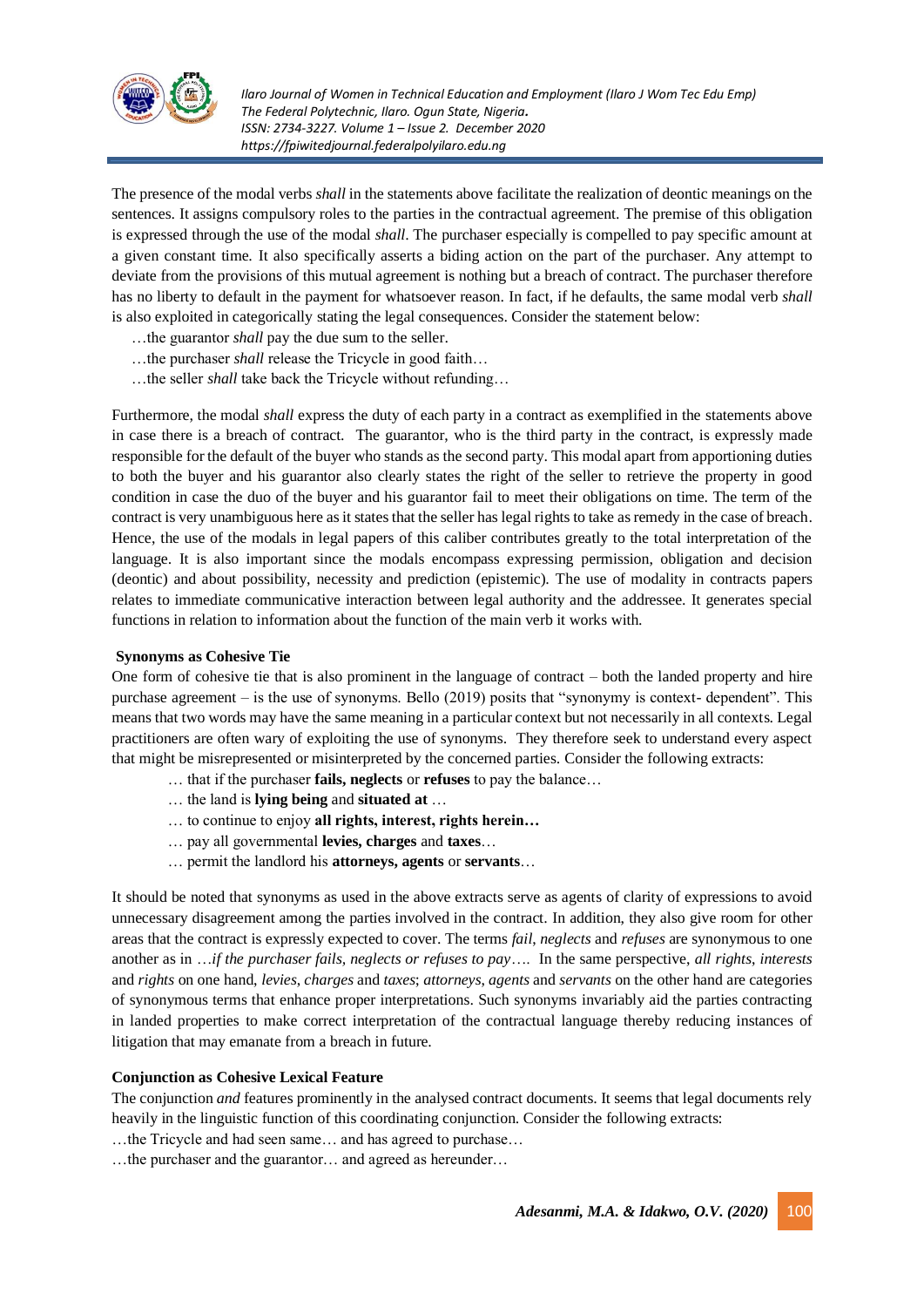

…the purchaser and which price the purchaser and guarantor have agreed... and guarantee…

Conjunction *and* is being judiciously exploited in the language of hire purchase documents to achieve cohesiveness. Parties in the contract have been effectively linked through the linguistic function of the conjunction *and*. It also foregrounds the notion of contractual agreement as a binding force on the parties in the contract. In the same vein, it equally emphasizes the operating conditions in the contract as in:

…use the Tricycle for LEGAL and LEGITIMATE commercial purpose…

The two operating terms in the above are the lexical items *legal* and l*egitimate.* As provided by the law, a contract is valid only when the business is legitimate. These two terms have been brought to the notice of the parties intimating them that they are in a legitimate contract and should therefore avoid the violation of the rules that guide the operation of the contract. Writers of legal documents therefore exploit coordinating function of the conjunction *and* in most of their legal writings usually to connect various parties in contract.

# **Archaic Lexis**

Further investigation into contractual documents reveals that legal papers are replete with archaic words and phrases of a kind that could be used by no one else but legal practitioners. One phenomenon that seems to add a touch of formality to the language of legal documents especially in contract documents is the notion of archaism. Items like *whereas*, *hereinafter*, *whereof*, *hereunder*, *hereinto*, and *herein* feature in the contract documents that are investigated in this study as in:

- …herein referred to as the assignor…
- …the said parties hereinto set their hands in…
- …Lagos State hereinafter called the transferee…
- …now this agreement witnesseth

From the examinations carried out in this study, it was discovered that virtually all contractual documents contain words or terms that seem to be out of use in the recent English language usage. Further investigations from some of the legal practitioners confirm that only law documents and writings still retain the use of such expressions with the flavour of old style of writing. Through this it manages to present the tone of formality and serious business-like face that serious contracts portend. Just as various scholars have examined, the nature of legal language is a complex one. The complexity can be observed from the kind of lexical items. The vocabulary that generally has a touch of archaism even describes modern, as a result of its historical ties with French and Latin languages. However, archaic words in legal documents add to their being less communicative, particularly to the non-legal experts, as it tends to be too formal and devoid of spontaneity in usage. This confers a herculean task on the parties in contract

- … where the content so admits… instead of *in accordance with*
- … hereinafter referred to as… instead of *subsequently*
- … the car in his possession as the bonafide owner… instead of *a genuine owner*
- … as hereunder stated,… instead of *as follows* or *as stated below*
- … includes her Heirs, Successors-in-Title instead of *next of kin*

Contractual agreements, especially those of hire purchase, also abound in expressions that seem logical and not straight forward. This system is notable especially with legal papers containing extremely long sentences, conflated by means of an array of subordinating items and sectors of the language. See the conflated nature of the constructions in the following extract:

That Assignor shall indemnify the Assignee for any loss(es) …

only consideration herby furnished, that the Assignee may suffer,

incur or sustain consequent upon any adverse claim for any one or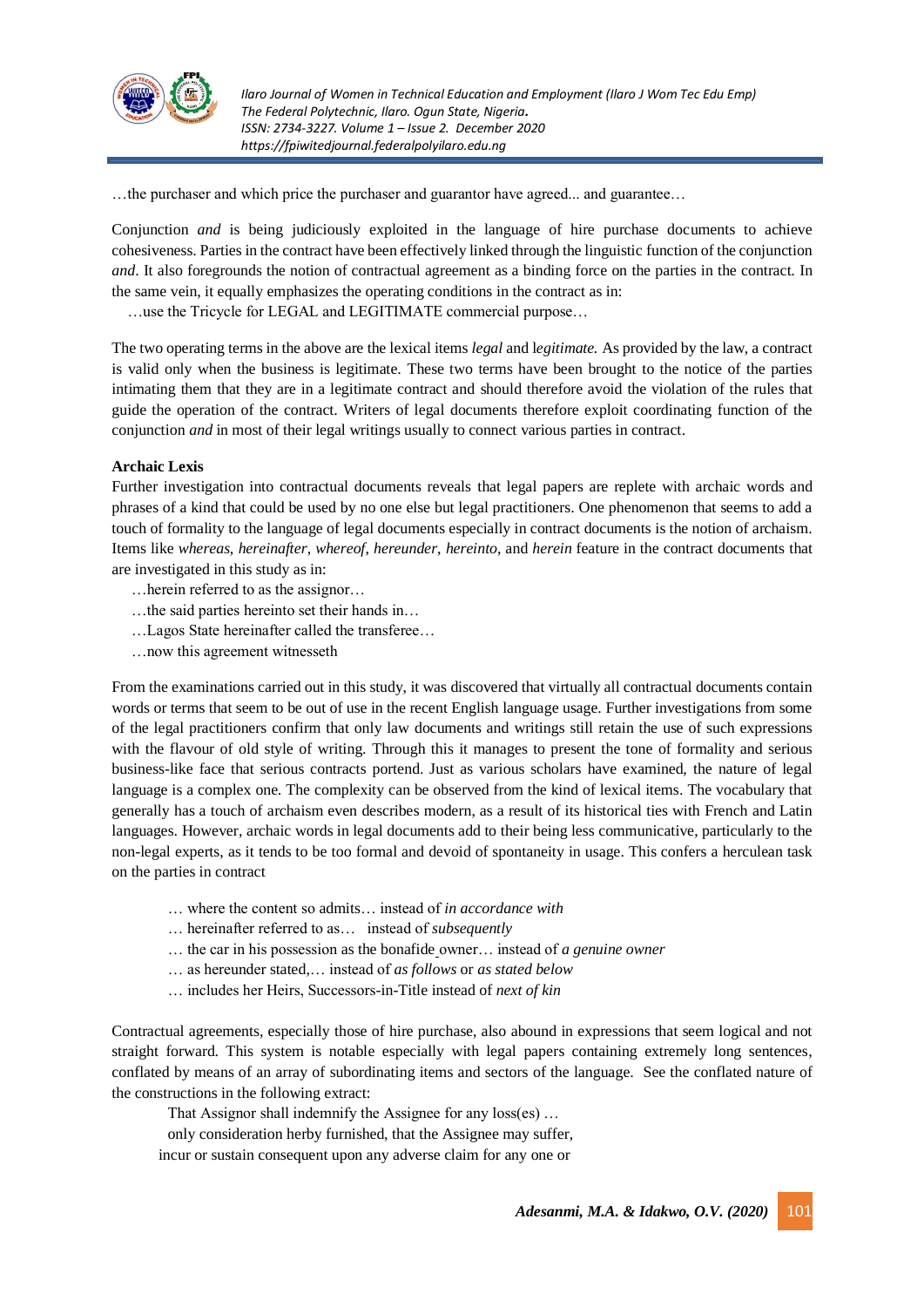

third party or parties in respect of this transaction.

Pursuant to this Deed Assignment and in further consideration of The sum of #xxx only now paid to the Assignor by the Assignee the Receipt of which the Assignor hereby acknowledges,…

As displayed in the above, long sentences are preferred in the legal documents of this nature to maintain a flow of thought without a break. It also ensures clarity and cohesion of the piece. Any attempt to disjoint the long sentences might jeopardize the interest of the law in the document. The dangers inherent in long sentences as opposed to short ones are enormous. Hence, such constructions pose a serious challenge to the other parties in contract who are not legal experts. Consider the following:

- … where the content so admits… instead of *in accordance with*
- … hereinafter referred to as… instead of *subsequently*
- … the car in his possessing as the bonafide owner… instead of *a genuine owner*
- … as hereunder stated,… instead of *as follows* or *as stated below*
- … includes her Heirs, Successors-in-Title instead of *next of kin*

It is obvious that the language of contractual agreement is usually self-contained, and it conveys all the necessary senses to be conveyed at any point in time and requires no close link to what follows or what has gone before.

# **Use of Capitalisation**

Contractual documents like other legal writing also reveal the use of capitalization. Capitalization in English writing follows some rules which include the first letter of every proper noun, the beginning of a sentence etc. Language of contracts contain instances of indiscriminate capitalization of words. For instance:

IN WITNESS WHEREOF

SIGNED, SEALED AND DELIVERED

Tricycle for LEGAL and LEGITIMATE commercial purpose…

This TRIPARTITE CONTRACTUAL AGREEMENT is made…

…legal representative of the THIRD PARTY

… the Transferee ALL THAT aforesaid…

Capitalization brings certain lexical items into prominence so that the parties in the contract could pay attention to them. In most cases, as exemplified in the statements listed above, those words in capital have been prominent based on their function in interpreting the message of the contractual agreement.

# **4. Conclusion**

Legal documents such as contractual agreements are common forms of complex papers which require close and concentrated study. This is because they are replete with legal jargons and grammatical patterns that are uncommon in everyday usage of the English language. The choice of lexical items in the language of contractual agreement as observed in that of the hire purchase and landed property investigated in this paper have been employed to convey a sense of complexity and formality in support of earlier works done by linguists such as Adegbite (1996). In addition, since every profession lay claim to certain jargons that are peculiar to it, the legal profession by its calling cannot be an exemption.

The implication of this therefore is that individuals or groups that enter into contractual commitments should as much as possible be wary of expressions that have connotations and that are at variance with their usage in everyday communication. Where even legal luminaries have fallen prey as vulnerable subject who run foul on technicalities that are spelt out by the letter of the law, the non-initiate, the 'unlearned' as the legal practitioners are often apt to describe them, should be more circumspect, especially when such language elements that are